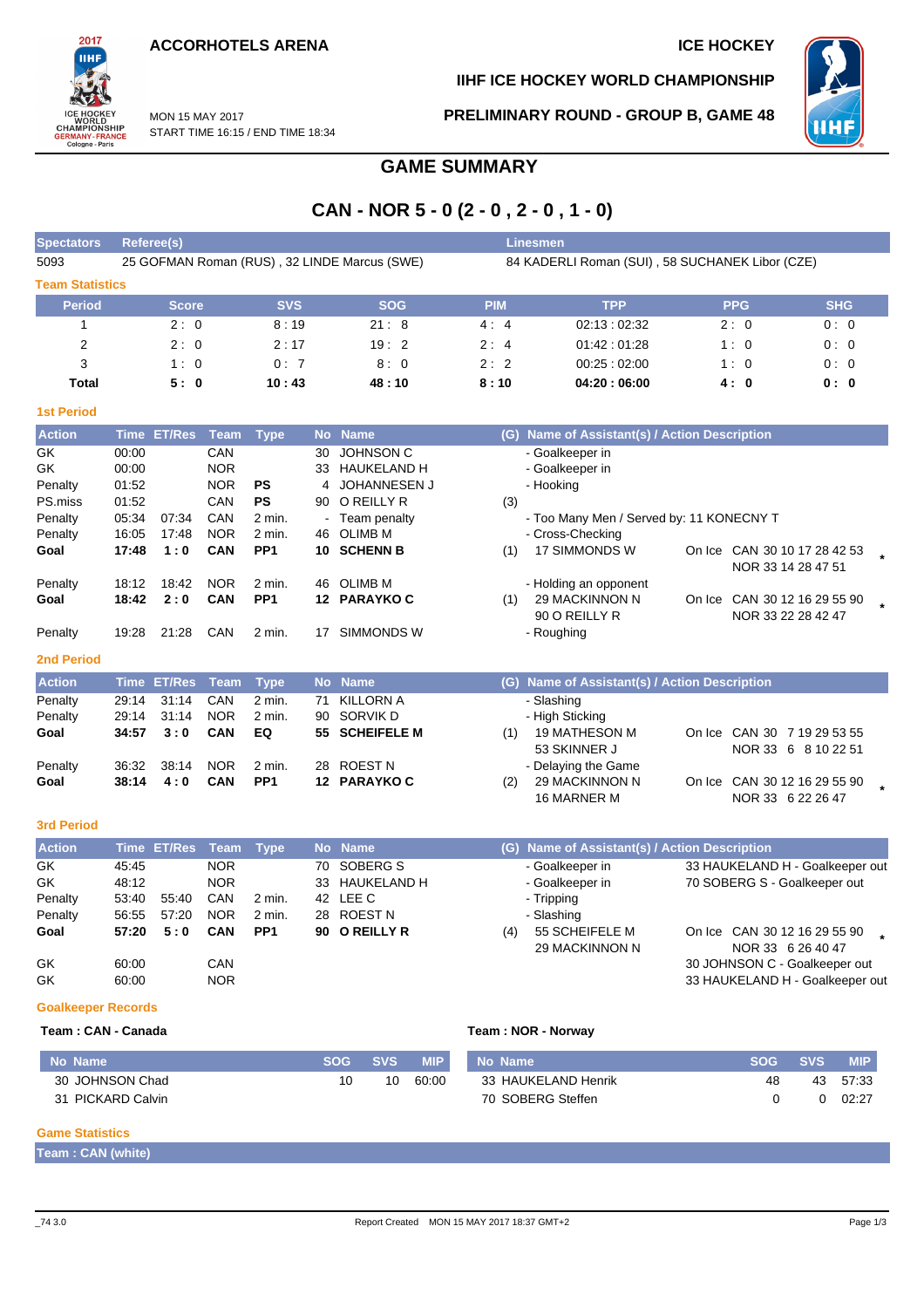#### **ACCORHOTELS ARENA ICE HOCKEY**



MON 15 MAY 2017 START TIME 16:15 / END TIME 18:34

# **IIHF ICE HOCKEY WORLD CHAMPIONSHIP**



#### **PRELIMINARY ROUND - GROUP B, GAME 48**

|              | Head Coach: COOPER Jon     |          |              |                |                |                |          |                   |          |       |                | <b>Shots on Goal</b> |                |          | Time on Ice    |                |                |           |                |    |            |
|--------------|----------------------------|----------|--------------|----------------|----------------|----------------|----------|-------------------|----------|-------|----------------|----------------------|----------------|----------|----------------|----------------|----------------|-----------|----------------|----|------------|
| No Pos       | <b>Name</b>                | G.       | $\mathsf{A}$ | P              |                |                |          | PIM FO+ FO- FO+/- | FO%      |       | $\overline{2}$ |                      | 3 OT TS        | $+/-$    |                | $\overline{2}$ | 3              | <b>OT</b> | <b>TOT SHF</b> |    | <b>AVG</b> |
| 12 D         | PARAYKO Colton (BP)        | 2        | 0            | 2              | $\Omega$       | 0              | $\Omega$ | 0                 | 0.00     | 2     | 2              | $\Omega$             | 4              | $\Omega$ | 8:58           | 4:26           | 7:00           |           | 20:24          | 28 | 0:43       |
| 29 F         | <b>MACKINNON Nate</b>      | $\Omega$ | 3            | 3              | 0              | 0              | 0        | $\Omega$          | 0.00     | 1     | 0              | $\Omega$             | 1              | $+1$     | 4:37           | 4:38 4:40      |                |           | 13:55          | 18 | 0:46       |
| 44 D         | <b>VLASIC Marc-Edouard</b> | 0        | 0            | 0              | 0              | 0              | $\Omega$ | $\Omega$          | 0.00     | 4     | 2              | $\Omega$             | 6              | 0        |                |                | 7:27 5:49 6:06 |           | 19:22          | 26 | 0:44       |
| 53 F         | <b>SKINNER Jeff</b>        | 0        |              |                | 0              | 0              | 0        | $\Omega$          | 0.00     | 2     | 3              | 3                    | 8              | $+1$     |                | 3:29 5:24 3:50 |                |           | 12:43          | 15 | 0:50       |
| 55 F         | <b>SCHEIFELE Mark</b>      | 1        | 1            | $\overline{2}$ | 0              | 8              | 2        | 6                 | 80.00    | 0     | 2              | $\Omega$             | $\overline{2}$ | $+1$     |                |                | 5:06 3:05 4:42 |           | 12:53          | 16 | 0:48       |
| 5 D          | <b>DEMERS Jason</b>        | 0        | 0            | 0              | 0              | 0              | 0        | 0                 | 0.00     |       |                |                      | 3              | 0        | 6.26 5.55 4.34 |                |                |           | 16:55          | 21 | 0:48       |
| 17 F         | <b>SIMMONDS Wayne</b>      | 0        | 1            | 1              | 2              | 0              | 0        | $\Omega$          | 0.00     |       | 0              | $\Omega$             | 1              | 0        |                | 4:30 3:45 4:32 |                |           | 12:47          | 16 | 0:47       |
| 24 D         | de HAAN Calvin             | $\Omega$ | 0            | 0              | 0              | 0              | 0        | $\Omega$          | 0.00     | 0     |                | $\Omega$             | 1              | 0        |                | 7:01 6:23 4:26 |                |           | 17:50          | 23 | 0:46       |
| 28 F         | GIROUX Claude +C           | $\Omega$ | 0            | 0              | $\Omega$       | 4              | 2        | 2                 | 66.67    | 1     |                |                      | 3              | 0        |                | 3:48 6:01 4:31 |                |           | 14:20          | 16 | 0:53       |
| 90 F         | O REILLY Ryan +A           | 1        | 1            | 2              | 0              | 16             | 2        | 14                | 88.89    | 3     | $\Omega$       |                      | 4              | 0        |                | 7:01 4:39 4:58 |                |           | 16:38          | 21 | 0:47       |
| 9 F          | DUCHENE Matt +A            | 0        | 0            | 0              | 0              | 2              | 0        |                   | 2 100.00 |       |                | 0                    | 2              | $\Omega$ |                | 5:29 4:44 5:32 |                |           | 15:45          | 17 | 0:55       |
| 14 F         | <b>COUTURIER Sean</b>      | 0        | 0            | 0              | 0              | 4              | 7        | $-3$              | 36.36    | 0     | 0              | $\Omega$             | $\Omega$       | 0        |                | 5:03 4:48 5:24 |                |           | 15:15          | 17 | 0:53       |
| 19 D         | <b>MATHESON Mike</b>       | 0        | 1            | 1              | 0              | 0              | 0        | 0                 | 0.00     | 0     |                | $\Omega$             | 1              | $+1$     |                | 3:02 6:08 6:31 |                |           | 15:41          | 17 | 0:55       |
| 42 D         | <b>LEE Chris</b>           | $\Omega$ | 0            | 0              | 2              | 0              | $\Omega$ | $\Omega$          | 0.00     | 1     | 0              | $\Omega$             | 1              | 0        |                | 2:07 3:22 4:09 |                |           | 9:38           | 14 | 0:41       |
| 71 F         | <b>KILLORN Alex</b>        | 0        | 0            | 0              | $\overline{2}$ | $\Omega$       |          | $-1$              | 0.00     |       | 2              | $\Omega$             | 3              | 0        |                | 4:29 4:42 4:48 |                |           | 13:59          | 18 | 0:46       |
| 7 D          | <b>MORRISSEY Josh</b>      | 0        | 0            | 0              | 0              | 0              | 0        | 0                 | 0.00     |       | 0              |                      | 2              | $+1$     |                | 2:11 4:43 6:36 |                |           | 13:30          | 15 | 0:54       |
| 10 F         | <b>SCHENN Brayden</b>      | 1        | 0            | 1              | 0              | 2              |          | 1                 | 66.67    | 1     | 2              | 1                    | 4              | 0        |                | 3:01 3:32 2:36 |                |           | 9:09           | 12 | 0:45       |
| 11 F         | <b>KONECNY Travis</b>      | 0        | 0            | 0              | 0              | 0              | 0        | $\Omega$          | 0.00     | 0     |                | $\Omega$             | 1              | 0        |                | 3:38 4:38 4:15 |                |           | 12:31          | 15 | 0:50       |
| 16 F         | <b>MARNER Mitch</b>        | 0        | 1            | 1              | 0              | 5              |          | 4                 | 83.33    | 1     | 0              | 0                    | 1              | $\Omega$ |                | 4:19 4:33 3:37 |                |           | 12:29          | 16 | 0:46       |
| 21 F         | POINT Brayden              | 0        | 0            | 0              | 0              | $\overline{2}$ | 2        | 0                 | 50.00    | 0     | $\Omega$       | $\Omega$             | 0              | 0        |                | 3:33 4:13 4:06 |                |           | 11:52          | 17 | 0:41       |
| 30 GK        | <b>JOHNSON Chad</b>        | 0        | 0            | 0              | 0              |                |          |                   |          | 0     | 0              | 0                    | 0              |          |                |                |                |           |                |    |            |
| 31 GK        | <b>PICKARD Calvin</b>      | 0        | 0            | 0              | 0              |                |          |                   |          | 0     | $\Omega$       | 0                    | 0              |          |                |                |                |           |                |    |            |
| <b>Total</b> |                            | 5        | 9            | 14             | 6              | 43             | 18       |                   | 25 70.49 | 21 19 |                | 8                    | 48             |          |                |                |                |           |                |    |            |

#### **Team : NOR (red)**

| <b>Head Coach: THORESEN Petter</b><br><b>Shots on Goal</b><br>Time on Ice |                               |    |          |   |             |                |                |                   |        |   |                |          |             |          |      |                  |      |           |       |                |            |
|---------------------------------------------------------------------------|-------------------------------|----|----------|---|-------------|----------------|----------------|-------------------|--------|---|----------------|----------|-------------|----------|------|------------------|------|-----------|-------|----------------|------------|
| No Pos                                                                    | <b>Name</b>                   | G. | A        | P |             |                |                | PIM FO+ FO- FO+/- | FO%    |   | $\overline{2}$ |          | 3 OT TS     | $+/-$    |      | $\overline{2}$   | 3    | <b>OT</b> |       | <b>TOT SHF</b> | <b>AVG</b> |
| 6 D                                                                       | HOLOS Jonas +C                | 0  | 0        | 0 | 0           |                |                | 0                 | 50.00  | 0 | 0              | $\Omega$ | 0           | -1       |      | 8:42 6:59 8:48   |      |           | 24:29 | 32             | 0:45       |
| 10 D                                                                      | <b>NORSTEBO Mattias</b>       | 0  | 0        | 0 | 0           |                | 0              |                   | 100.00 | 1 | 0              | 0        |             | $-1$     |      | 4:54 4:48 6:55   |      |           | 16:37 | 25             | 0:39       |
| 40 F                                                                      | <b>OLIMB Ken Andre</b>        | 0  | 0        | 0 | $\Omega$    | 0              | 1              | -1                | 0.00   | 2 | 0              | 0        | 2           | 0        |      | 6:09 4:41        | 6:37 |           | 17:27 | 24             | 0:43       |
| 41 F                                                                      | THORESEN Patrick +A           | 0  | 0        | 0 | 0           | 3              | 5              | $-2$              | 37.50  | 1 | 0              | 0        | 1           | 0        |      | 6:07 6:07 5:42   |      |           | 17:56 | 23             | 0:46       |
| 46 F                                                                      | OLIMB Mathis +A               | 0  | 0        | 0 | 4           | $\overline{2}$ | $\overline{2}$ | 0                 | 50.00  | 1 | 0              | 0        |             | 0        |      | 6:53 5:30 6:14   |      |           | 18:37 | 22             | 0:50       |
| 14 D                                                                      | <b>SVEUM Dennis</b>           | 0  | 0        | 0 | 0           | 0              | 0              | 0                 | 0.00   | 0 | 0              | $\Omega$ | 0           | 0        | 4:01 | 2:01 0:00        |      |           | 6:02  | 9              | 0:40       |
| 20 F                                                                      | <b>BASTIANSEN Anders</b>      | 0  | 0        | 0 | 0           | 4              | 14             | $-10$             | 22.22  | 0 | 0              | 0        | 0           | 0        |      | 4:48 5:07 4:24   |      |           | 14:19 | 19             | 0:45       |
| 22 F                                                                      | <b>ROYMARK Martin</b>         | 0  | 0        | 0 | 0           | 0              | 0              | 0                 | 0.00   | 0 | 0              | 0        | 0           | -1       |      | 4:50 3:45 3:37   |      |           | 12:12 | 18             | 0:40       |
| 42 D                                                                      | ODEGAARD Henrik (BP)          | 0  | 0        | 0 | 0           | 0              | $\Omega$       | 0                 | 0.00   | 0 | 0              | 0        | 0           | $\Omega$ |      | 6:25 6:27 5:36   |      |           | 18:28 | 28             | 0:39       |
| 51 F                                                                      | <b>ROSSELI OLSEN Mats</b>     | 0  | 0        | 0 | 0           | 0              |                | -1                | 0.00   | 0 | 0              | $\Omega$ | 0           | -1       |      | 6:39 3:43 0:00   |      |           | 10:22 | 14             | 0:44       |
| 4 D                                                                       | <b>JOHANNESEN Johannes</b>    | 0  | 0        | 0 | 0           | 0              | 0              | 0                 | 0.00   | 0 | 0              | 0        | 0           | 0        |      | 2:21 6:01 5:38   |      |           | 14:00 | 21             | 0:40       |
| 24 F                                                                      | <b>MARTINSEN Andreas</b>      | 0  | 0        | 0 | 0           | 0              | $\Omega$       | $\Omega$          | 0.00   | 0 | 1              | 0        | 1           | 0        | 4:41 | 6.23 5.44        |      |           | 16:48 | 22             | 0:45       |
| 26 F                                                                      | <b>FORSBERG Kristian</b>      | 0  | 0        | 0 | $\Omega$    | 4              | 11             | $-7$              | 26.67  | 0 | 0              | 0        | 0           | 0        |      | 4:38 5:04 3:58   |      |           | 13:40 | 19             | 0:43       |
| 47 D                                                                      | <b>BONSAKSEN Alexander</b>    | 0  | 0        | 0 | $\mathbf 0$ | 0              | $\Omega$       | $\Omega$          | 0.00   | 2 | 1              | 0        | 3           | 0        |      | 7:16 6:33 5:08   |      |           | 18:57 | 28             | 0:40       |
| 61 F                                                                      | <b>REICHENBERG Aleksander</b> | 0  | $\Omega$ | 0 | $\Omega$    | 0              |                | -1                | 0.00   | 0 | $\Omega$       | 0        | 0           | 0        |      | 4:26 4:02 5:08   |      |           | 13:36 | 19             | 0:42       |
| 8 F                                                                       | <b>TRETTENES Mathias</b>      | 0  | 0        | 0 | 0           | 0              |                | -1                | 0.00   | 0 | 0              | 0        | 0           | -1       |      | $0:00$ 1:08 4:04 |      |           | 5:12  | 9              | 0:34       |
| 28 F                                                                      | <b>ROEST Niklas</b>           | 0  | 0        | 0 | 4           | 3              | 6              | -3                | 33.33  | 0 | 0              | $\Omega$ | 0           | 0        |      | 4:08 2:47        | 4:45 |           | 11:40 | 17             | 0:41       |
| 82 F                                                                      | <b>KARTERUD Jorgen</b>        | 0  | 0        | 0 | $\mathbf 0$ | 0              | 0              | 0                 | 0.00   | 0 | 0              | 0        | 0           | 0        |      | 2:24 3:52 4:23   |      |           | 10:39 | 16             | 0:39       |
| 90 D                                                                      | <b>SORVIK Daniel</b>          | 0  | 0        | 0 | 2           | 0              | 0              | 0                 | 0.00   | 0 | 0              | 0        | 0           | 0        |      | 4:09 5:06 5:22   |      |           | 14:37 | 23             | 0:38       |
| 93 F                                                                      | <b>VALKVAE OLSEN Thomas</b>   | 0  | 0        | 0 | 0           | $\Omega$       | $\Omega$       | 0                 | 0.00   | 1 | 0              | 0        | 1           | 0        |      | 2:44 3:53 3:59   |      |           | 10:36 | 16             | 0:39       |
| 33 GK                                                                     | <b>HAUKELAND Henrik</b>       | 0  | 0        | 0 | 0           |                |                |                   |        | 0 | 0              | $\Omega$ | 0           |          |      |                  |      |           |       |                |            |
| 70 GK                                                                     | <b>SOBERG Steffen</b>         | 0  | 0        | 0 | 0           |                |                |                   |        | 0 | $\Omega$       | $\Omega$ | $\mathbf 0$ |          |      |                  |      |           |       |                |            |
| <b>Total</b>                                                              |                               | 0  | 0        | 0 | 10          | 18             | 43             | -25               | 29.51  | 8 | $\mathbf{2}$   | 0        | 10          |          |      |                  |      |           |       |                |            |